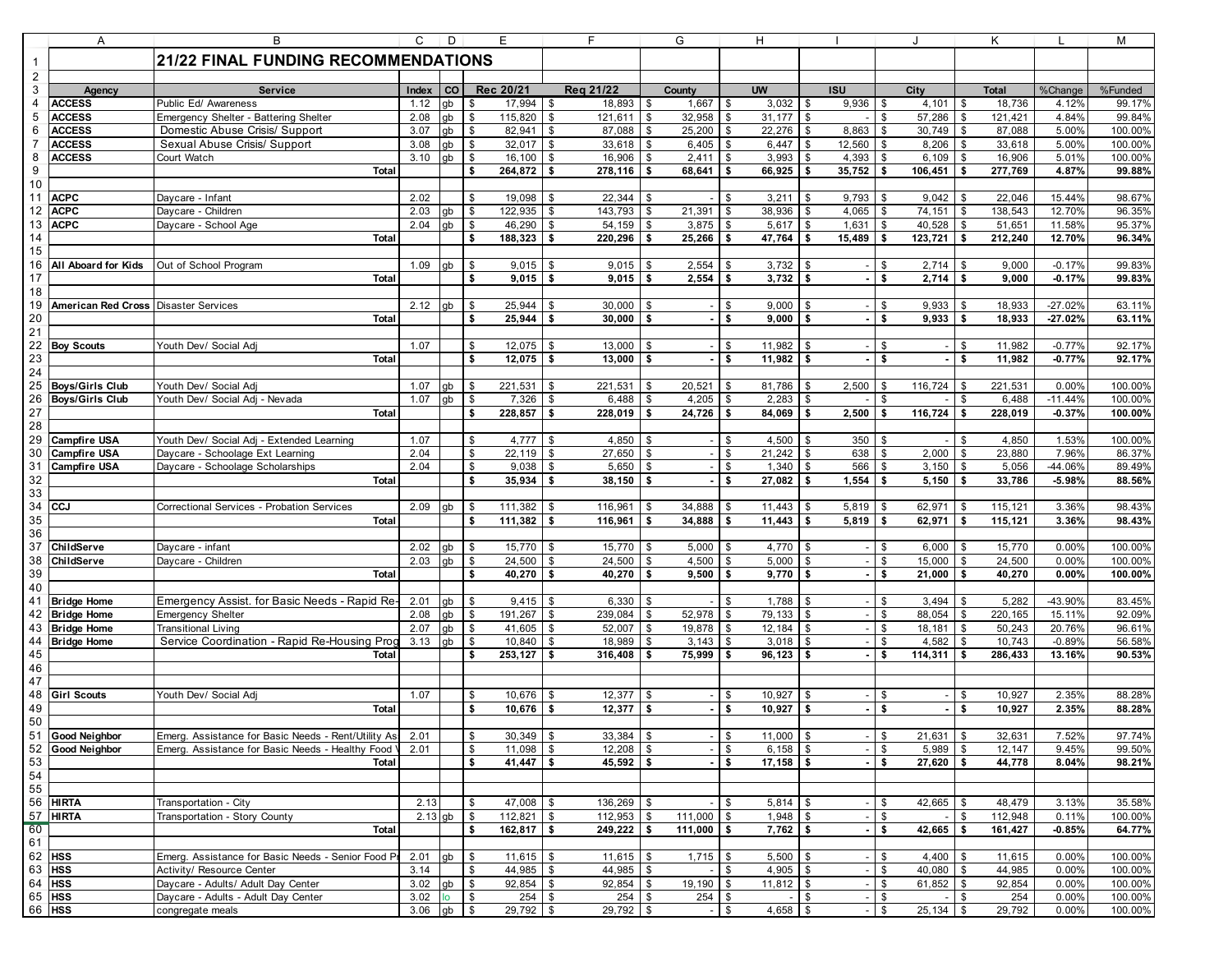|                | Α                      | В                                                                    | С            | D         | Е                                  | F                    | G                                | н                    |                                |                                       | K                            |                | М                 |
|----------------|------------------------|----------------------------------------------------------------------|--------------|-----------|------------------------------------|----------------------|----------------------------------|----------------------|--------------------------------|---------------------------------------|------------------------------|----------------|-------------------|
| $\overline{1}$ |                        | <b>21/22 FINAL FUNDING RECOMMENDATIONS</b>                           |              |           |                                    |                      |                                  |                      |                                |                                       |                              |                |                   |
| $\overline{c}$ |                        |                                                                      |              |           |                                    |                      |                                  |                      |                                |                                       |                              |                |                   |
| $\mathbf{3}$   | Agency                 | <b>Service</b>                                                       | Index        | <b>CO</b> | Rec 20/21                          | Reg 21/22            | County                           | <b>UW</b>            | <b>ISU</b>                     | City                                  | <b>Total</b>                 | %Change        | %Funded           |
| 67             | <b>HSS</b>             | Home Delivered Meals                                                 | 3.05         | gb        | 71,876<br>- \$                     | 75,471<br>l \$       | 33,206<br>\$                     | 25,790<br>\$         | \$<br>$\overline{\phantom{a}}$ | 16,472<br>- \$                        | 75,468<br>\$                 | 5.00%          | 100.00%           |
| 68             | <b>HSS</b>             | Home Delivered Meals                                                 | 3.05         | lo        | 600<br>\$                          | 630<br>- \$          | 630 \$<br>-\$                    |                      | -\$                            | -\$                                   | \$<br>630                    | 5.00%          | 100.00%           |
| 69             | <b>HSS</b>             | Home Delivered Meals - Under 60                                      | 3.05         | gb        | 4,949<br>\$                        | 4,949                | 1,230<br>\$                      | 1,659<br>- \$        | -\$                            | 2,060<br>- \$                         | 4,949<br>\$                  | 0.00%          | 100.00%           |
| 70             | <b>HSS</b>             | Service Coordination- Outreach                                       | 3.13         | gb        | \$<br>119,412                      | 119,412<br>\$        | 48,080<br>\$                     | \$<br>25,417         | \$                             | \$<br>45,915                          | \$<br>119,412                | 0.00%          | 100.00%           |
| 71             | <b>HSS</b>             | Service Coordination- Outreach                                       | 3.13         | lo        | 740<br>\$                          | \$<br>740            | 740<br>\$                        | \$                   | \$                             | \$                                    | \$<br>740                    | 0.00%          | 100.00%           |
| 72             |                        | <b>Total</b>                                                         |              |           | 377,077<br>\$                      | 380,702<br>\$        | 105,045<br>\$                    | \$<br>79,741         | Ŝ.                             | 195,913<br>\$                         | 380,699<br>\$                | 0.96%          | 100.00%           |
| 73             |                        |                                                                      |              |           |                                    |                      |                                  |                      |                                |                                       |                              |                |                   |
| 74             |                        | Iowa Able Foundation Budget Credit Counseling - Financial Coaching   | 2.14         | qb        | 1,188<br>\$                        | 1,250                | 625<br>\$                        | \$<br>610            |                                | \$                                    | \$<br>1,235                  | 3.96%          | 98.80%            |
| 76             |                        | <b>Total</b>                                                         |              |           | \$<br>1,188                        | 1,250<br>- \$        | $625$ \$<br>\$                   | 610                  | - \$                           | \$                                    | \$<br>1,235                  | 3.96%          | 98.80%            |
| 77             |                        |                                                                      |              |           |                                    |                      |                                  |                      |                                |                                       |                              |                |                   |
| 78             | LegAid                 | Legal Aid - Civil                                                    | 2.10         | gb        | 220,649<br>\$                      | 269,259              | 114,000<br>\$                    | 19,143<br>\$         | 6,678<br>-S                    | 111,179<br>- \$                       | 251,000<br>l \$              | 13.76%         | 93.22%            |
| 79             | LegAid                 | Legal Aid - Civil                                                    | 2.10         | l٥        | \$<br>6,611                        | 8,000<br>- \$        | 8,000<br>\$                      | \$                   | \$                             | <sup>\$</sup>                         | \$<br>8,000                  | 21.01%         | 100.00%           |
| 80             |                        | <b>Total</b>                                                         |              |           | 227,260<br>\$                      | \$<br>277,259        | \$<br>122,000                    | 19,143<br>\$         | 6,678<br>-\$                   | 111,179<br>\$                         | \$<br>259,000                | 13.97%         | 93.41%            |
| 81             |                        |                                                                      |              |           |                                    |                      |                                  |                      |                                |                                       |                              |                |                   |
| 82             | LSI                    | Family Dev/ Ed                                                       | 1.10         |           | 17,084<br>\$                       | 17,600<br>\$         | \$                               | 17,334<br>\$         | \$                             | \$                                    | 17,334<br>\$                 | 1.46%          | 98.49%            |
| 83             | LSI                    | Family Dev/ Ed - Parents as Teachers                                 | 1.10         |           | \$<br>10,884                       | 11,102<br>\$         | \$                               | 11,051<br>\$         | \$                             | \$                                    | 11,051<br>\$                 | 1.53%          | 99.54%            |
| 84             | LSI                    | Crisis Intervention - Crisis Childcare                               | 3.09         | qb        | \$<br>25,239                       | 25,750               | \$<br>3,000                      | \$<br>16,050         | $\mathfrak{S}$<br>1.000        | $\mathfrak{s}$<br>5,700               | \$<br>25,750                 | 2.02%          | 100.00%           |
| 85             |                        | Total                                                                |              |           | \$<br>53,207                       | 54,452<br>l \$       | $3,000$ \$<br>S.                 | 44,435               | 1.000<br>-S                    | \$<br>5,700                           | Ŝ.<br>54,135                 | 1.74%          | 99.42%            |
| 86             |                        |                                                                      |              |           |                                    |                      |                                  |                      |                                |                                       |                              |                |                   |
| 87             | <b>MGMC</b>            | Community Clinics - Comm Clinics/ Health Ed                          | 3.01         | ph        | 141,292<br>\$                      | 143,100<br>- \$      | 112,025<br>\$                    | 9,898<br>l \$        | 2,600<br>S.                    | 17,878<br>S.                          | 142,401<br>l \$              | 0.78%          | 99.51%            |
| 88             | <b>MGMC</b>            | In-Home Nursing - RN Skilled Nursing                                 | 3.12         | ph        | 86,469<br>\$                       | 87,280<br>- \$       | $81,900$ \$<br>\$                | 5,028                | \$                             | \$                                    | 86,928<br>\$                 | 0.53%          | 99.60%            |
| 89             | <b>MGMC</b>            | In-Home Hospice                                                      | 3.15         | ph        | \$<br>64,650                       | 67,000               | \$<br>50,012                     | \$<br>15,750         | \$                             | \$                                    | \$<br>65,762                 | 1.72%          | 98.15%            |
| 90             | <b>MGMC</b>            | Home Health Assistance - Homemaker                                   | 3.04         | ph        | - \$<br>161,972                    | 164,500<br><b>S</b>  | 129,213<br>\$                    | 18,072<br>\$         | \$                             | 16,300<br>\$                          | 163,585<br>$\sqrt{3}$        | 1.00%          | 99.44%            |
| 91             |                        | <b>Total</b>                                                         |              |           | \$<br>454,383                      | 461,880<br>- \$      | S.<br>373,150                    | \$<br>48,748         | 2,600                          | 34,178<br>\$                          | Ŝ.<br>458,676                | 0.94%          | 99.31%            |
| 92             |                        |                                                                      |              |           |                                    |                      |                                  |                      |                                |                                       |                              |                |                   |
| 93             | <b>MICA</b>            | Emerg. Assistance for Basic Needs - Food Pantry                      | 2.01         | gb        | 39,990 \$<br>\$                    | 55,861               | 10,253<br>\$                     | 14,784<br>\$         | <b>S</b>                       | 24,594<br>- \$                        | \$<br>49,631                 | 24.11%         | 88.85%            |
| 94             | <b>MICA</b>            | Community Clinics - Child Dental                                     | 3.01         | gb        | $7,217$ \$<br>- \$                 | $7,217$ \$           | $\blacksquare$                   | $\mathsf{\$}$<br>Ξ   | $\mathbf{s}$<br>÷.             | $\mathfrak{s}$                        | $\sqrt[6]{3}$<br>$\sim$ .    | $-100.00\%$    | 0.00%             |
| 95             | <b>MICA</b>            | Community Clinics - flouride varnish                                 | 3.01         | gb        | $^{\circ}$<br>$2,300$ \$           | 2,300                | - \$                             | $\mathbf{s}$         |                                |                                       |                              | $-100.00\%$    | 0.00%             |
| 96             | <b>MICA</b>            | <b>Community Clinics - Dental Clinic</b>                             | 3.01         | gb        | $188,966$ \$<br>$^{\circ}$ \$      |                      | $-$ \$                           | - \$                 | - \$                           | $-$ \$                                | $\mathbf{s}$                 | $-100.00\%$    | #DIV/0!           |
| 97             |                        | Total                                                                |              |           | 238,473 \$<br>-\$                  | 65,378               | $10,253$ \$<br>l S               | $14,784$ \$          |                                | $24,594$ \$<br>$-1$ \$                | 49,631                       | $-79.19%$      | 75.91%            |
| 98             |                        |                                                                      |              |           |                                    |                      |                                  |                      |                                |                                       |                              |                |                   |
| 99             | <b>NAMI</b>            | Adv for Social Dev- Wellness Center                                  | 1.02         |           | \$                                 | 6,000<br>\$          | <b>S</b>                         | $4,562$ \$<br>\$     |                                | - \$                                  | 4,562<br>\$                  | #DIV/0!        | 76.03%            |
| 100            | <b>NAMI</b>            | Adv for Social Dev- Family/Cons. Ed                                  | 1.02         |           | \$<br>7,421                        | 8,500<br>\$          | \$                               | \$<br>7,786          | -S                             | \$                                    | 7,786<br>\$                  | 4.92%          | 91.60%            |
| 101            | <b>NAMI</b>            | Adv for Social Dev-Family/Cons. Support                              | 1.02         |           | \$<br>10,292                       | 10,500<br>\$         | \$                               | \$<br>10,500         | \$                             | \$                                    | \$<br>10,500                 | 2.02%          | 100.00%           |
| 102            | <b>NAMI</b>            | Public Ed/ Awareness                                                 | 1.12         |           | \$<br>13,950                       | 15,000<br>- \$       | \$                               | \$<br>7,151          | \$                             | 7,250<br>\$                           | \$<br>14,401                 | 3.23%          | 96.01%            |
| 103            | <b>NAMI</b>            | Public Ed/ Awareness - NAMI on campus                                | 1.12         |           | \$<br>2,760                        | 3,050<br>\$          | \$                               | \$<br>1,324          | 1,586<br>\$                    | \$                                    | 2,910<br>\$                  | 5.43%          | 95.41%            |
| 105            |                        | <b>Total</b>                                                         |              |           | \$<br>34,423                       | - \$<br>43,050       | \$                               | \$<br>31,323         | 1,586<br>\$                    | \$<br>7,250                           | $\sqrt{3}$<br>40,159         | 16.66%         | 93.28%            |
| 106            |                        |                                                                      |              |           |                                    |                      |                                  |                      |                                |                                       |                              |                |                   |
|                | 107 <b>PHC</b>         | Community Clinics - Child Dental                                     | 3.01         | gb        | - \$<br>- \$                       |                      | 900<br>- \$                      | $3,842$ \$<br>- \$   | 825 \$                         | $1,650$ \$                            | 7,217                        | #DIV/0!        | #DIV/0!           |
|                | 108 <b>PHC</b>         | Community Clinics - flouride varnish                                 | 3.01         | qb        | $^{\circ}$                         |                      | 150<br>-S                        | $^{\circ}$<br>900S   | $425 - $$                      | 825 \$                                | 2,300                        | #DIV/0!        | #DIV/0!           |
|                | 109 <mark>РНС</mark>   | <b>Community Clinics - Dental Clinic</b>                             | $3.01$ gb \$ |           | $-$ \$                             | 188,966              | $\sqrt{3}$<br>$33,287$ \$        | $56,179$ \$          | $4,500$ \$                     | $95,000$ \$                           | 188,966                      | #DIV/0!        | 100.00%           |
| 110            |                        | Total                                                                |              |           | $\sqrt{3}$<br>$-1$ \$              | 188,966              | l \$<br>$34,337$ \$              | $60,921$ \$          | $5,750$ \$                     | $97.475$ \$                           | 198,483                      | #DIV/0!        | 105.04%           |
| 111            |                        |                                                                      |              |           |                                    |                      |                                  |                      |                                |                                       |                              |                |                   |
|                | 112 Raising Readers    | Family Dev/ Ed - Thrive by Five                                      | 1.10         | qb        | 20,432<br>\$                       | 22,475<br><b>S</b>   | \$<br>4,978                      | \$<br>4,858          | - \$                           | 11,867<br>\$                          | <b>S</b><br>21,703           | 6.22%          | 96.57%            |
| 113            | <b>Raising Readers</b> | Family Dev/ Ed - Out of School Learning                              | 1.10         |           | \$<br>27,972                       | 30,770<br>- \$       | 5,528<br>\$                      | \$<br>6,456          | 1,379<br>\$                    | \$<br>15,913                          | $\mathbf{\hat{s}}$<br>29,276 | 4.66%          | 95.14%            |
| 114            | <b>Raising Readers</b> | Family Dev/Ed - Adv for Social Dev                                   | 1.02         | qb        | \$<br>32,619                       | 35,881<br>- \$       | 4,487<br>\$                      | \$<br>28,736         | \$                             | \$                                    | 33,223<br>\$                 | 1.85%          | 92.59%            |
| 115            |                        | <b>Total</b>                                                         |              |           | \$<br>81,023                       | 89,126<br>\$         | \$<br>14,993                     | 40,050<br>\$         | 1,379                          | 27,780<br>\$                          | \$<br>84,202                 | 3.92%          | 94.48%            |
| 116            | 117 RSVP               |                                                                      |              |           |                                    |                      |                                  |                      |                                |                                       |                              |                |                   |
|                | 118 RSVP               | Volunteer Management<br>Disaster Services - Vol Mgmt for Emergencies | 1.11<br>2.12 | gb        | $63,555$ \$<br>  \$<br>$8,379$ \$  | 66,900<br>$8,800$ \$ | $20,196$ \$<br>-\$<br>$1,500$ \$ | 22,400               | - \$<br>\$                     | 24,000<br>- \$<br>\$<br>$7,300$ \$    | l \$<br>66,596<br>8,800      | 4.78%<br>5.02% | 99.55%<br>100.00% |
|                | 119 RSVP               |                                                                      |              | gb \$     |                                    |                      | $6,100$ \$                       |                      |                                |                                       |                              |                |                   |
| 120            |                        | Transportation<br>Total                                              | 2.13         | gb        | l \$<br>$15,965$ \$<br>$87,899$ \$ | 17,300<br>93,000     | \$<br>$27,796$ \$<br><b>S</b>    | 9,521<br>$31,921$ \$ | <b>\$</b>                      | \$<br>$1,500$ \$<br>$32,800$ \$<br>\$ | 17,121<br>92,517             | 7.24%<br>5.25% | 98.97%<br>99.48%  |
|                |                        |                                                                      |              |           | \$                                 |                      |                                  |                      |                                |                                       |                              |                |                   |
| 121            | 122 STCC               |                                                                      | 2.02         | $gb$ \$   | $2,160$ \$                         | 5,700                | $2,450$ \$<br>- \$               | $3,250$ \$           |                                | <b>\$</b>                             | $-$ \$<br>5,700              | 163.89%        | 100.00%           |
|                | 123 STCC               | Daycare - Infant<br>Daycare - Children                               | 2.03         | $gb$ \$   | 105,332 \$                         | 108,300              | 46,550 \$<br><b>\$</b>           | 61,750 \$            |                                | <b>\$</b>                             | $-$ \$<br>108,300            | 2.82%          | 100.00%           |
| 125            |                        | Total                                                                |              |           | $107,492$ \$<br>-\$                | $114,000$ \$         | $49,000$ \$                      | $65,000$ \$          |                                | l \$                                  | $-1$ \$<br>114,000           | 6.05%          | 100.00%           |
| 126            |                        |                                                                      |              |           |                                    |                      |                                  |                      |                                |                                       |                              |                |                   |
|                | 127 The Arc            | Advocacy for Social Dev                                              | 1.02         |           | $25,618$ \$<br>\$                  | $29,000$ \$          |                                  | 26,358<br>\$         | \$                             | \$                                    | 26,358<br>\$                 | 2.89%          | 90.89%            |
|                | $129$ The Arc          | Respite Care                                                         | 3.11         |           | \$<br>$11,200$ \$                  | 12,000               | l \$                             | \$<br>$8,000$ \ \$   |                                | \$<br>$4,000$ \$                      | 12,000                       | 7.14%          | 100.00%           |
|                | 130 The Arc            | Service Coordination                                                 | 3.13         |           | \$<br>$2,548$ \$                   | $2,610$ \$           | $\overline{\phantom{a}}$         | \$<br>$1,160$ \$     |                                | - \$<br>$1,450$ \ \$                  | 2,610                        | 2.43%          | 100.00%           |
|                | 131 The Arc            | Special Recreation - Active Lifestyles                               | 3.19         |           | $9,973$ \$<br>\$                   | $10,050$ \$          |                                  | \$<br>$4,750$ \\$    |                                | \$<br>$5,300$ \ \$                    | 10,050                       | 0.77%          | 100.00%           |
| 132            |                        | <b>Total</b>                                                         |              |           | \$<br>$49,339$ \$                  | $53,660$ \$          |                                  | - \$<br>$40,268$ \$  |                                | $-$ \$<br>$10,750$ \$                 | 51,018                       | 3.40%          | 95.08%            |
|                |                        |                                                                      |              |           |                                    |                      |                                  |                      |                                |                                       |                              |                |                   |